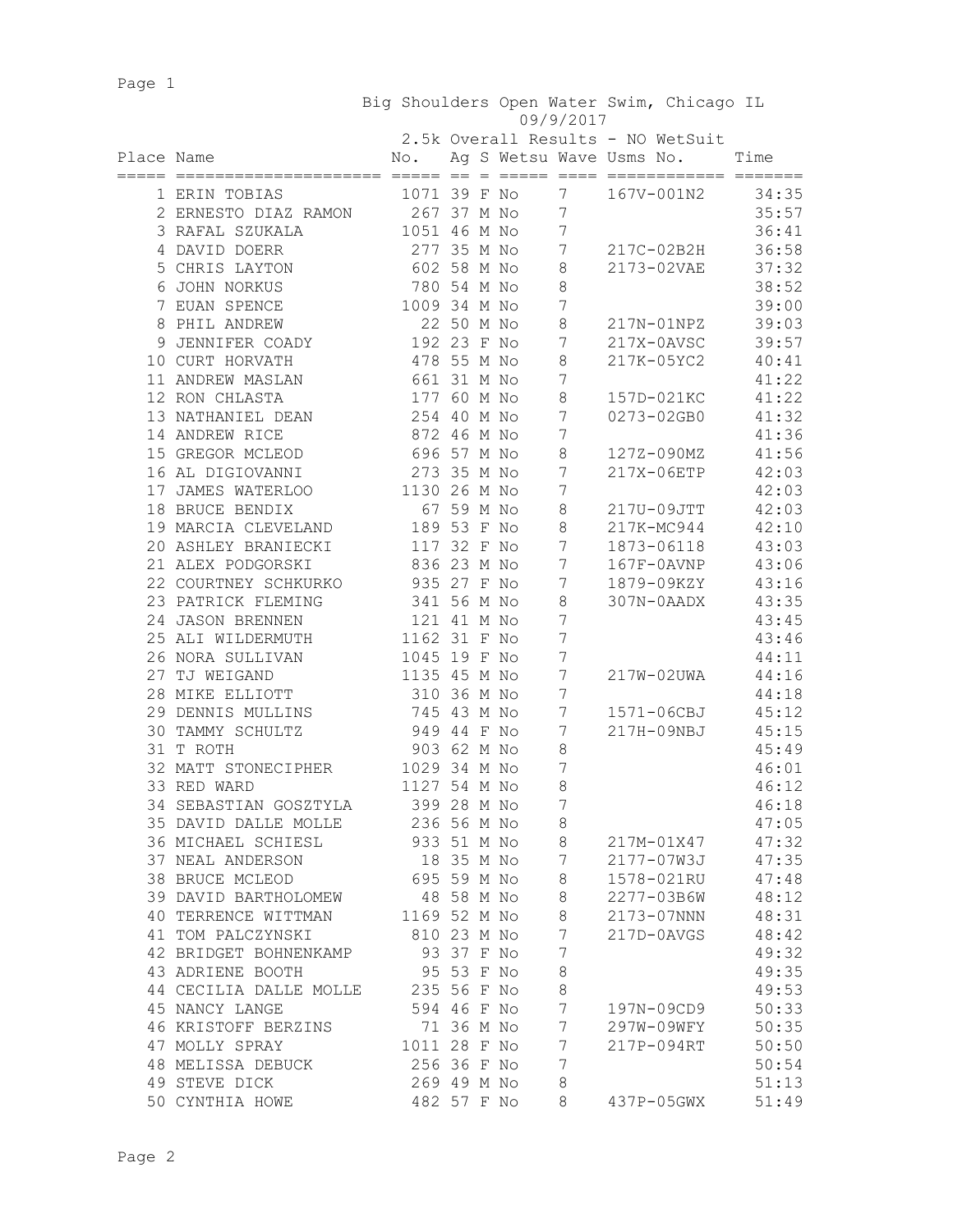Big Shoulders Open Water Swim, Chicago IL 09/9/2017 2.5k Overall Results - NO WetSuit Place Name  $\sim$  No. Ag S Wetsu Wave Usms No. Time ===== ===================== ===== == = ===== ==== ============ ======= 51 QUINN 1196 F no 4 51:54 52 MEGAN CARTER 164 28 F No 7 51:55 53 ALICE BRYSON 138 31 F No 7 52:15 54 PETER SIMON 983 60 M No 8 197T-0298B 52:17 55 SUSAN WEIS 1138 56 F No 8 52:46 56 MARY LAWLER 601 61 F No 8 2179-097PV 52:54 57 KAREN PURZE 849 47 F No 7 53:07 58 KIRSTEN BARTHOLOMEW 49 58 F No 8 2276-03B6V 53:09 59 BRUNO LIMA 618 39 M No 7 53:11 60 LEAH HOLZWARTH 473 50 F No 8 2175-09Y9N 53:35 61 SHANNON KEITH 535 42 F No 7 217Y-0AAFM 53:39 62 PETER WELLS 1146 49 M No 8 2179-05YT4 53:45 63 LAURA TELEP 1062 51 F No 8 3874-0AVTJ 53:52 64 MARGARET HIESTAND 461 30 F No 7 217S-06W0N 54:03 65 KATHRYN KJELDGAARD 559 22 F No 7 217Y-0AVTD 54:24 66 FRANK SULLIVAN 1044 59 M No 8 55:06 67 MARK TAYLOR 1060 58 M No 8 55:28 68 JOSH WALBERG 1116 25 M No 7 55:32 69 DANIEL DOOHER 284 57 M No 8 107S-037Y2 55:33 70 PATRICK BROWN 128 45 M No 7 55:33 71 KATE HEEGAARD 451 22 F No 7 55:37 72 JARED WUNSCH 1175 46 M No 7 55:49 73 SARAH FLYNN 345 33 F No 7 197J-07WBT 55:58 74 LEORA BAUMGARTEN 55 54 F No 8 217X-060FB 56:23 75 HEATHER SAYLOR 928 51 F No 8 2176-02V6F 56:28 76 MITCHELL BAUGH 54 38 M No 7 56:33 77 JENNIFER O'CONNELL 787 38 F No 7 56:40 78 ELIZABETH LOCKWOOD 623 55 F No 8 217M-06Z7F 57:06 79 CHANNING GREENE 405 54 M No 8 217T-02VEE 57:10 80 DAVID ANDERSON 15 55 M No 8 217Y-02UU6 57:11 81 JIM COFFING 196 55 M No 8 217S-0AVU4 57:31 82 PHILLIP BELL 65 46 M No 7 167A-09AV6 57:46 83 RYAN JASTRZAB 506 41 M No 7 57:55 84 MAUREEN HARDY 438 56 F No 8 217X-02VXT 58:25 85 AMY STEWART SMITH 1028 40 F No 7 58:53 86 DIANN BAUER 53 59 F No 8 227U-05U1Y 58:55 87 JMAN ROTH 902 63 M No 8 59:00 88 JUSTIN MERRISS 709 38 M No 7 59:57 89 LAURA KASPRZAK 528 38 F No 7 217S-0843J 59:58 90 TOM OTOOLE 805 68 M No 8 1:00:32 91 PATTY WINCK 1167 62 F No 8 167D-07TV8 1:01:35 92 JOHN DAVIS 246 63 M No 8 1:01:43 93 DAVID FARBER 319 30 M No 8 0277-05GR2 1:01:52 94 SARA TAYLOR 1061 27 F No 7 1:01:55 95 PETER SHANNON 963 47 M No 7 1:02:20 96 BEN SKIPOR 988 20 M No 7 1:03:12 97 IVAN IVANOV 499 44 M No 7 1:03:24 98 AMBER RITTER 880 42 F No 7 1:04:00 99 WENDY PICKERING 833 45 F No 7 217Y-07E0D 1:04:19 100 KAREN KORTELING 574 53 F No 8 217V-0709T 1:05:12